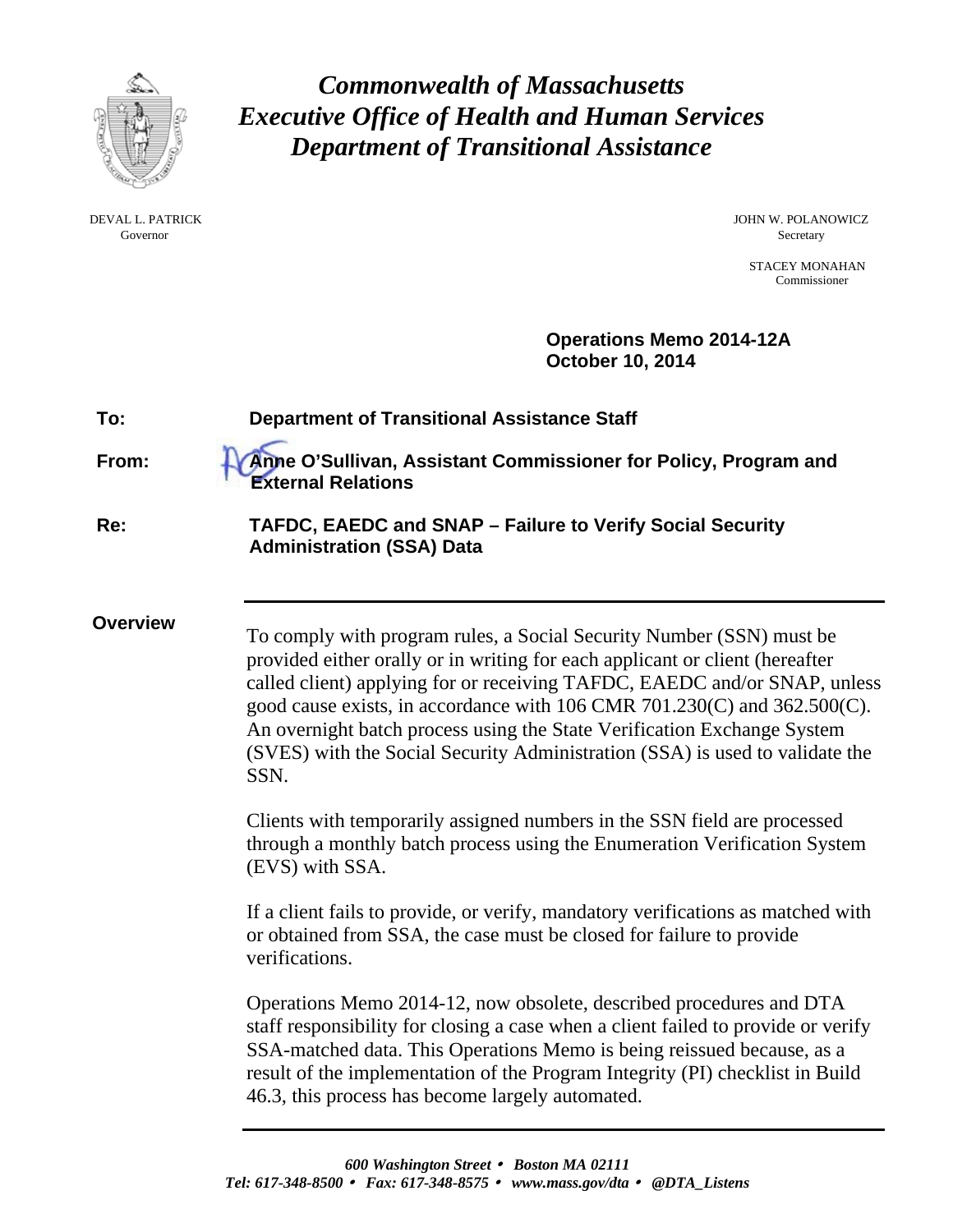**Purpose of Operations Memo** 

**Automated** 

**SSN** 

The purpose of this reissued Operations Memo is:

- to advise staff of the changes to the SSN Match process as a result of implementation of the PI checklist functionality in BEACON;
- to describe the automated SSN Verification Match and automated closing process;
- to clarify case manager and FIDM responsibilities;
- to provide examples of case scenarios; and
- to explain how to close cases on BEACON for failure to verify SSAmatched data.

**Obsolete Operations Memo** Operations Memo is 2014-12: *TAFDC, EAEDC and SNAP – Failure to Verify Social Security Administration (SSA) Data* is now obsolete.

**Verification Match Process** As a condition of eligibility, clients must provide an SSN or proof of application for an SSN, unless good cause exists, along with all other required financial and non-financial eligibility factors. This applies to all household members.

> The SSN Verification Match is run nightly with SSA using SVES to validate the Social Security number entered in BEACON. The data elements matched with SSA are:

- DOB;
- SSN; and
- Name.

This match **is** considered verified upon receipt and can be acted upon at any time during a household's certification period. If the data in BEACON matches the information provided by SSA, the SSN is considered verified.

When SSA data is matched to a household member in an active, pending or ineligible status and is discrepant with the demographic data on BEACON:

- the data will appear as a pending item on the Program Integrity (PI) Checklist and can be accessed through the **Detail** icon on the PI Checklist, through the Match History tab and under the case manager's External Agency Matches view; and
- an *SSA Verification Notice* is automatically generated and sent to the head of household to request verification.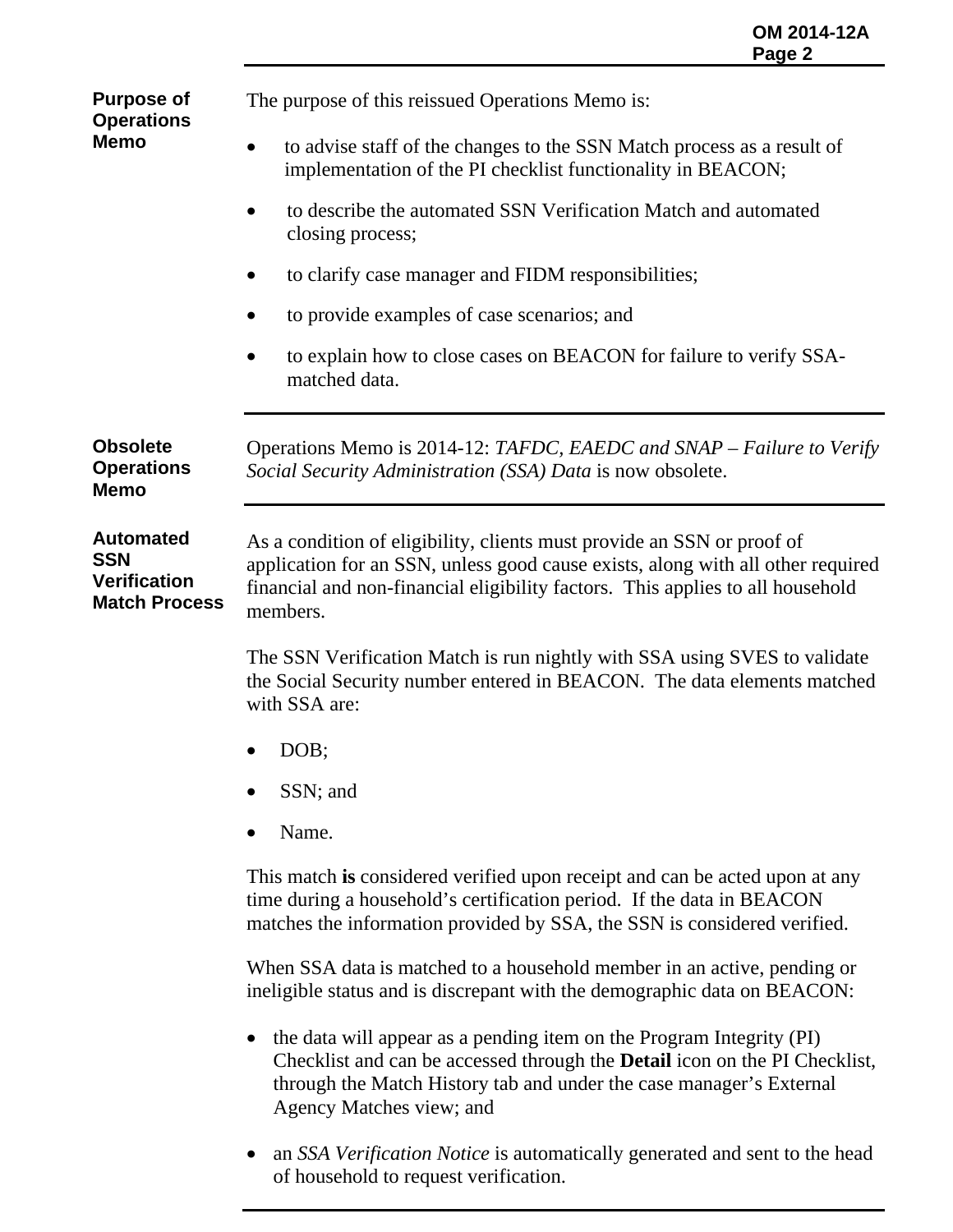**Automated SSN Verification Match Process: (continued)** 

The information requested by the *SSA Verification Notice* will vary based on the discrepancy type. When the discrepancy is:

- *DOB is Different*, the Beacon generated *SSA Verification Notice* will request "Proof of date of birth";
- *Listed Under Another Name*, the Beacon generated *SSA Verification Notice* will request "Proof of the legal name, any alternate name(s) and social security number";
- *Unknown to SSA* or *Does Not Match with SSA*, the Beacon generated *SSA Verification Notice* will request "Proof of social security number; Proof of application or pending application for social security number; or ineligibility for a social security number."

*Case Manager Responsibilities*  If the case manager is advised of an outstanding SSN verification match via a PI checklist popup message in BEACON or if contacted by the client regarding the *SSA Verification Notice,* the case manager should attempt to resolve the discrepancy by reviewing the SSN Verification Matches and the case record to resolve possible data entry errors. If there does not appear to be any BEACON data entry errors, the client should be advised of the verification needed to resolve the match, the due date of submission of the verification, and offered assistance in obtaining verification if needed. **Do not issue a second** *SSA Verification Notice* **or VC-***1* **for information that has already been requested.**

> If the client provides the required verification, the case manager must process the verification, take appropriate case action in accordance with existing policy and procedures and disposition the match via the appropriate page of the Match History tab.

> If the client fails to provide verification by the date due on the *SSA Verification Notice*, BEACON will automatically close the case for failure to provide verifications and the Narrative tab will be annotated with the action taken.

> The match must not be dispositioned by the case manager until verification is received. Matches that have been resolved through a batch process will be automatically dispositioned and will not require case manager action.

> An Accounts Receivable (AR) (overpayment) referral must be made anytime an overpayment has occurred in accordance with existing policy and procedures. A fraud referral must be created if the case manager suspects fraud.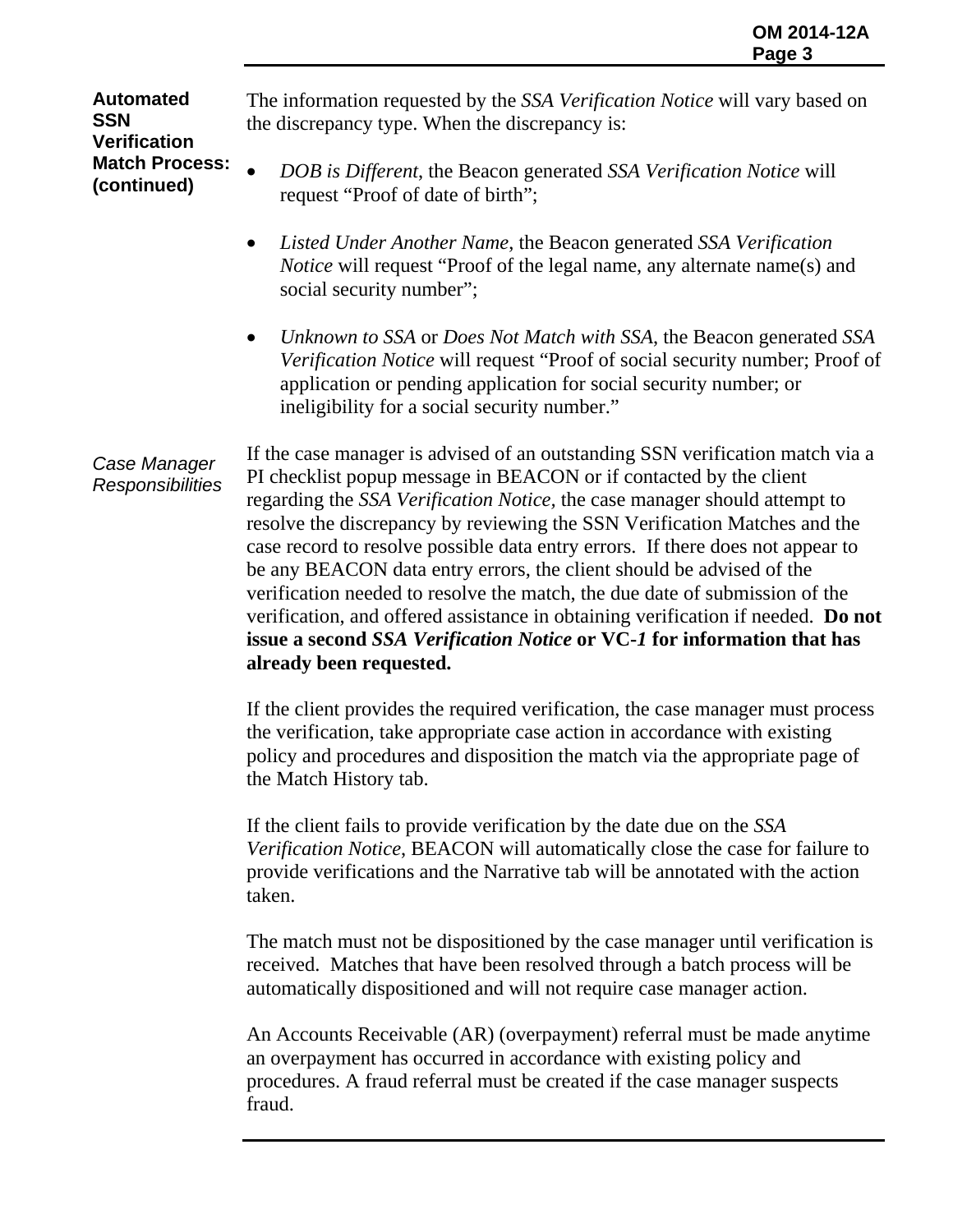**Examples: Example 1**: Catherine Ward is a client who has been receiving EAEDC and SNAP benefits. A match is returned from SSA with a discrepancy type of *DOB is Different*. After receiving an *SSA Verification Notice* requesting "Proof of date of birth," the client contacts her case manager. She reports that her date of birth is 05/01/1974. The case manager reviews the case record, which contains a copy of Ms. Ward's birth certificate, and determines that her date of birth had been incorrectly entered in BEACON as 05/01/1947. The client's date of birth must be corrected in the assessed person page in BEACON and the match must be dispositioned via the appropriate page of the Match History tab. In this situation, the client is not required to provide any additional verification of her date of birth.

> **Example 2:** Kimberly Ashley Dias is a SNAP client. A match is returned from SSA with a discrepancy type of "*Listed Under Another Name.*" BEACON data reflects that the client's only known name is Kimberly Ashley Dias. An *SSA Verification Notice* is automatically generated and sent to the grantee requesting "Proof of the legal name, any alternate names and social security number". The client fails to provide verifications by the due date on the *SSA Verification Notice*. BEACON automatically closes the case for failure to provide verifications and the Narrative tab is annotated with the action taken. The match is not dispositioned.

> In the case of Example 2, verification that the client legally changed her name from Kimberly Ashley Dias to Kimberly Ashley Martins and that she has updated this information with SSA is received within 30 days of the closing. The case manager must reinstate the case, update the client's name on the Assessed Person page, listing Martins as the client's current last name and Kimberly Ashley Dias as an alternate name, and disposition the match via the appropriate page of the Match History tab.

When the case is wrapped-up, the benefit effective date must be set to:

- the date that the verification was received if the verification was received after the effective case closing date, or
- the start of the AU's cyclical month if verification was received before the effective case closing date

See Operations Memo 2014-30 for additional information about the proration of benefits.

**Important:** The Department utilizes the name on file with SSA as the Primary name and can only change the Primary name if and when it is updated by SSA.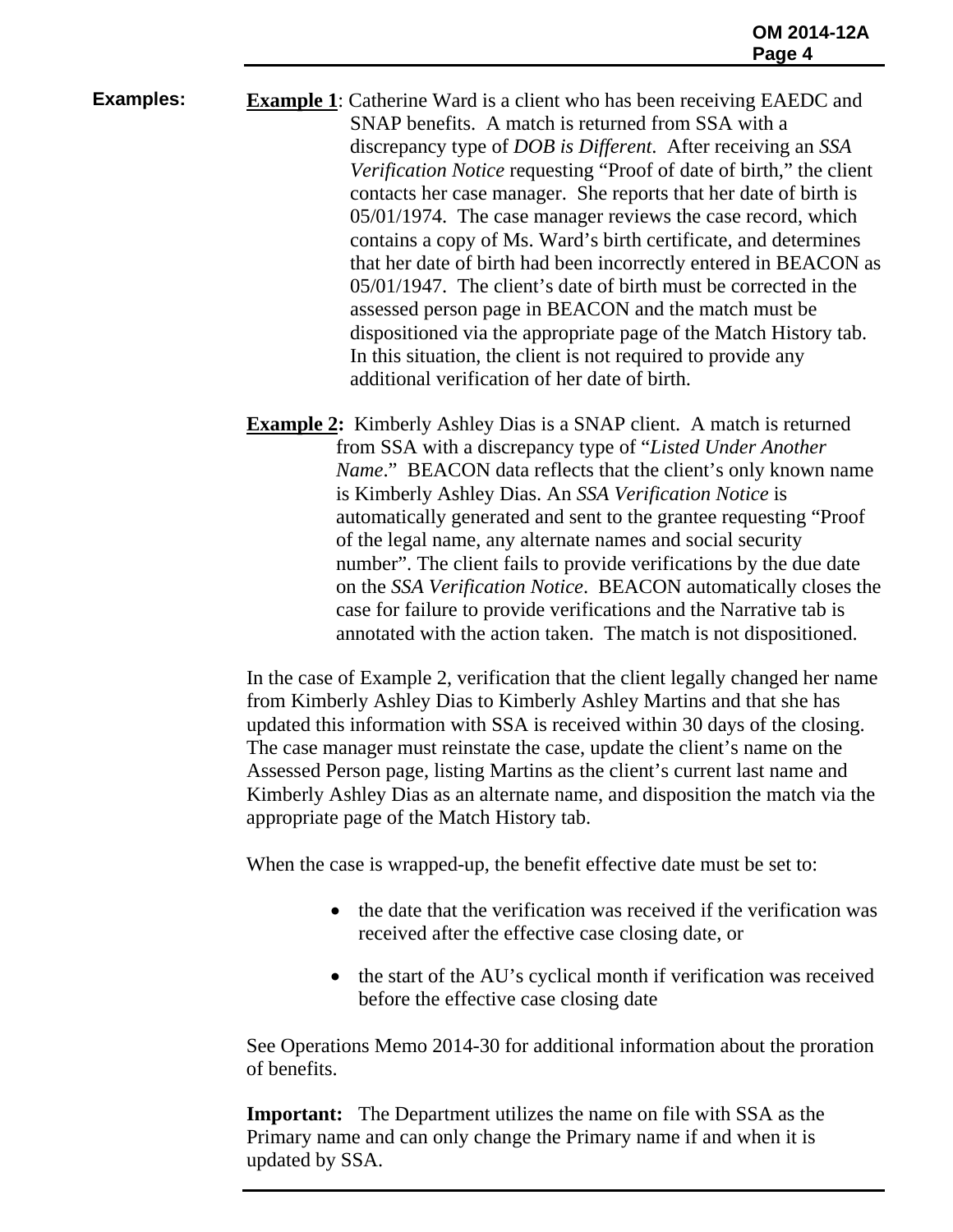## **Case Closing Situations:**  *FIDM Responsibilities*  As outlined in Operations Memo 2013-7, the Fraud Investigation Data Match (FIDM) Unit receives matches from SSA for identified clients with temporarily assigned numbers in the Social Security number (SSN) field, but for whom the EVS process has provided data elements that are unknown to BEACON and require review. FIDM Unit staff must review case information on BEACON and issue a BEACON-generated Verification Checklist (VC-1) giving the client ten days to verify the SSN. A User Created verification must be created selecting Other from the Item drop down menu. Only the following language must be used for the Other and Value fields on the VC-1: "Proof of social security number." If the client does not verify the discrepant information listed on the VC-1, the case must be closed for failure to provide verifications. This applies to all household members, whether or not they are in receipt of benefits. **Closing A Case** When the Department has received information from SSA contrary to what a client has provided and the client subsequently fails to verify the information (including the SSN of any household member(s)), the entire case must be closed as follows: on the AU Composition Results page, select the case to be closed; • select Noncooperation from the Reason Category drop-down box; • select Failure to submit the required verifications from the Reason dropdown box; click Save; and

- proceed to authorize the case according to existing procedures. The client will receive a standard closing letter.
- **Example**: At application, Mary Smith states she does not have an SSN and reports that she is ineligible for one due to her immigration status. She is the grantee and her case is established and approved with a temporary identification number in the SSN field. A month later, the FIDM Unit receives a match from SSA of "*Does Not Match with SSA"* for Mary Smith. The match indicates Mary may have an SSN. The FIDM Unit sends Mary a VC-1 requesting proof of SSN following established procedures. Mary does not provide verification within the required 10 days. The FIDM Unit initiates a closing action on the case for failure to provide required verifications.